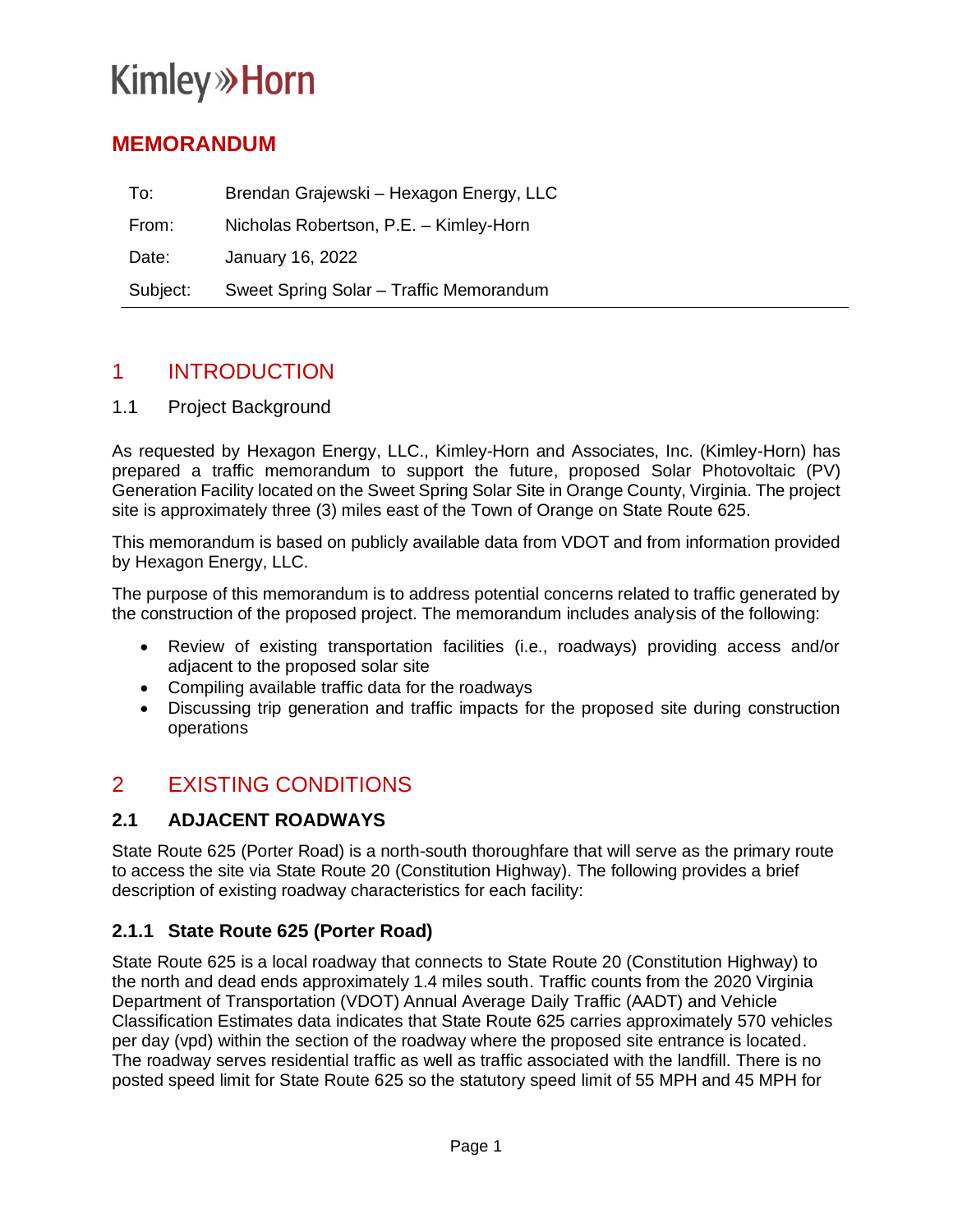trucks applies.

### **2.1.2 State Route 20 (Constitution Highway)**

State Route 20 is a two-lane, undivided major collector that runs in an approximate east/west direction within the study area. It serves residential, commercial, and agricultural land uses adjacent to the project site. The 2020 VDOT AADT and Vehicle Classification Estimates data indicate that State Route 20 carries approximately 8,000 vpd, including 3% heavy vehicles within the study area. State Route 20 has a posted speed limit of 55 MPH at the intersection with State Route 625.

#### **2.2 STUDY INTERSECTIONS**

The route to the site for construction and operations/maintenance is proposed to travel through the intersection of State Route 20 and State Route 625. Access to the proposed development site will utilize a proposed access road located off State Route 625 approximately 0.43 miles south of the intersection with State Route 20.

#### **2.2.1 State Route 20 at State Route 625**

The unsignalized intersection of State Route 20 and State Route 625 is located to the north of the proposed Sweet Spring Solar development. There is an approximately 250-foot-long right turn lane for vehicles traveling east on State Route 20 to turn onto State Route 625. There appears to be sufficient sight distance at this intersection and there are "Industrial Intersection" warning signs to alert drivers as they are approaching from both directions on State Route 20. However, "Trucks Entering Highway" (VDOT Work Area Protection Manual W11-V4) warning signs are recommended to be used in advance of State Route 625 on State Route 20 during the construction period of the proposed site. A search of the previous five years of VDOT crash data for this intersection showed one rear end collision in 2017 and one angle collision with property damage only in 2019. This intersection appears to be able to safely support the Sweet Spring Solar development traffic which is shown below in Section 3.

#### **2.2.2 Site Driveway**

The site will be accessed via a proposed entrance on State Route 625 approximately 0.43 miles south of the intersection with State Route 20. There does not appear to be sufficient sight distance at this intersection. It is recommended that coordination with VDOT is initiated to see if they will approve the proposed intersection location. It is also recommended that "Trucks Entering Highway" (VDOT Work Area Protection Manual W11-V4) warning signs be used in advance of the driveway on State Route 625 during the construction period of the proposed site.

# 3 SITE-GENERATED TRAFFIC

General construction traffic will consist of the following:

- Component deliveries (i.e., solar panels, earthwork equipment, construction waste removal, modules, etc.) via single-unit and/or low-boy trucks
- Passenger vehicles carrying personnel, tools, and minor equipment to and around the proposed development site

Construction is anticipated to last approximately three to four months with the intensity of trucks and employees accessing the site varying over the course of construction. The first and final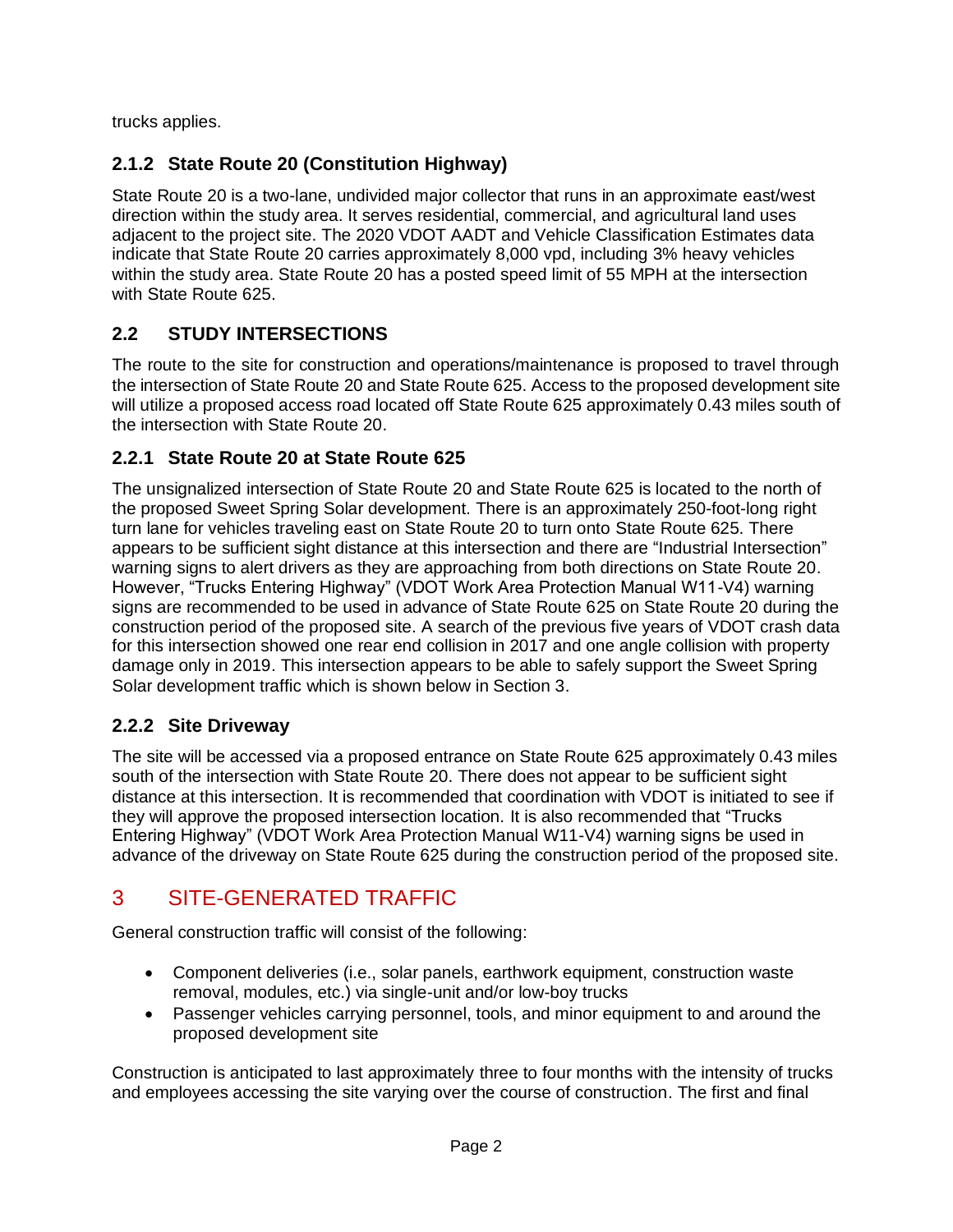months of construction are anticipated to average less than one truck per day. The peak construction period is expected to occur during the one-to-two-month period in the middle of construction. During the first half of the peak construction period, the site is estimated to experience one truck per day (i.e., weekdays Monday – Friday) delivering materials. Deliveries are anticipated to be staggered to meet construction needs and will attempt to occur during the non-peak travel periods for school bus traffic.

In addition, the construction site is expected to have an estimated 20 employees during the peak period of construction. It's expected that some employees will carpool to the site; an average vehicle occupancy of 1.5 was assumed. As a result, 14 passenger vehicle trips will access the site per day during the peak period of construction. All construction staging, parking, and assembly areas are anticipated to be within the project boundaries.

Following the construction of the site, maintenance of the site will occur on a monthly, quarterly, and annual basis for different circumstances. Panel washings and general maintenance are anticipated to occur a few times a year. This will require the presence of approximately 2 workers at the site occasionally throughout the year. During the growing season, it is anticipated that a maximum of one vehicle per week will access the site for lawn maintenance. Therefore, operation and maintenance of the site is not expected to generate significant traffic volumes or volumes to the level expected during the construction phase of the project.

All the site generated trucks and the majority of the employee traffic are expected to travel to/from the site entrance on State Route 625 via State Route 20. The study area roadways have adequate capacity to support the increase in trips during the site construction and ongoing maintenance.

# 4 CONCLUSIONS AND RECOMMENDATIONS

Based on the proposed site access driveway location and anticipated traffic operations associated with the proposed Sweet Spring Solar development, we offer the following conclusions and recommendations:

- The State Route 20 and State Route 625 intersection can safely support the Sweet Spring Solar development traffic.
	- o Warning signs are recommended along State Route 20 in advance of the State Route 625 intersection to advise drivers (i.e., to advise drivers approaching the intersection from both directions) of potential turning vehicles during construction of the site.
- Site traffic will access the site via the proposed driveway located along State Route 625.
	- $\circ$  It is recommended that the construction entrance driveway be constructed wide enough to accommodate WB-67 trucks accessing the site.
	- $\circ$  It is recommended that coordination with VDOT be performed to resolve the site distance requirements.
- A Construction Traffic and Access Management Plan should be developed in advance of the construction phase of the project to establish safe and feasible routing, signage, and other measures to address the findings in this memorandum. Preparation of the plan shall include consideration of the following: (i) prescribing truck routes to/from the project site,